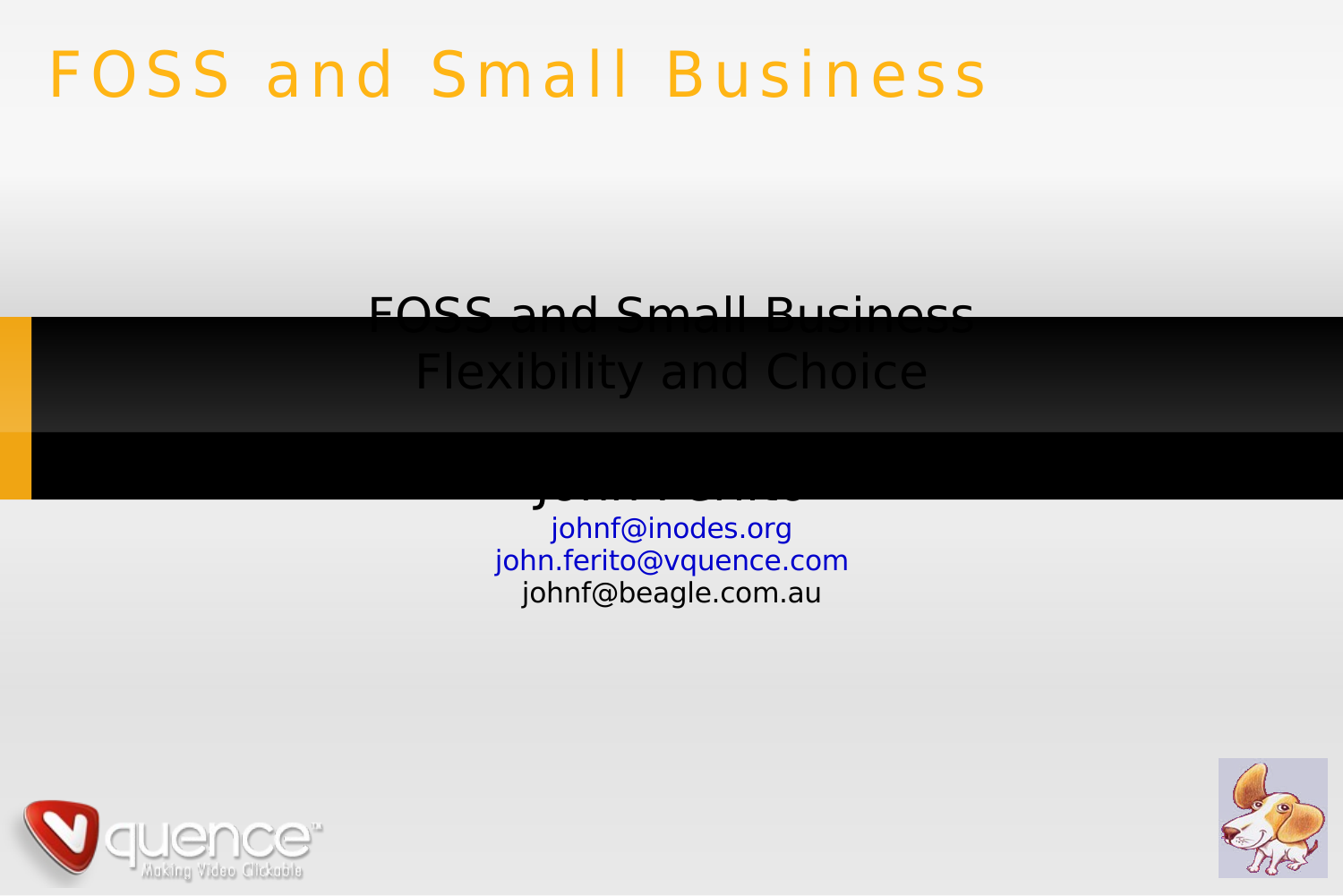## **Business History**

### **Bulletproof Networks**

#### vquence

### Mainly users of FOSS rather than contributors



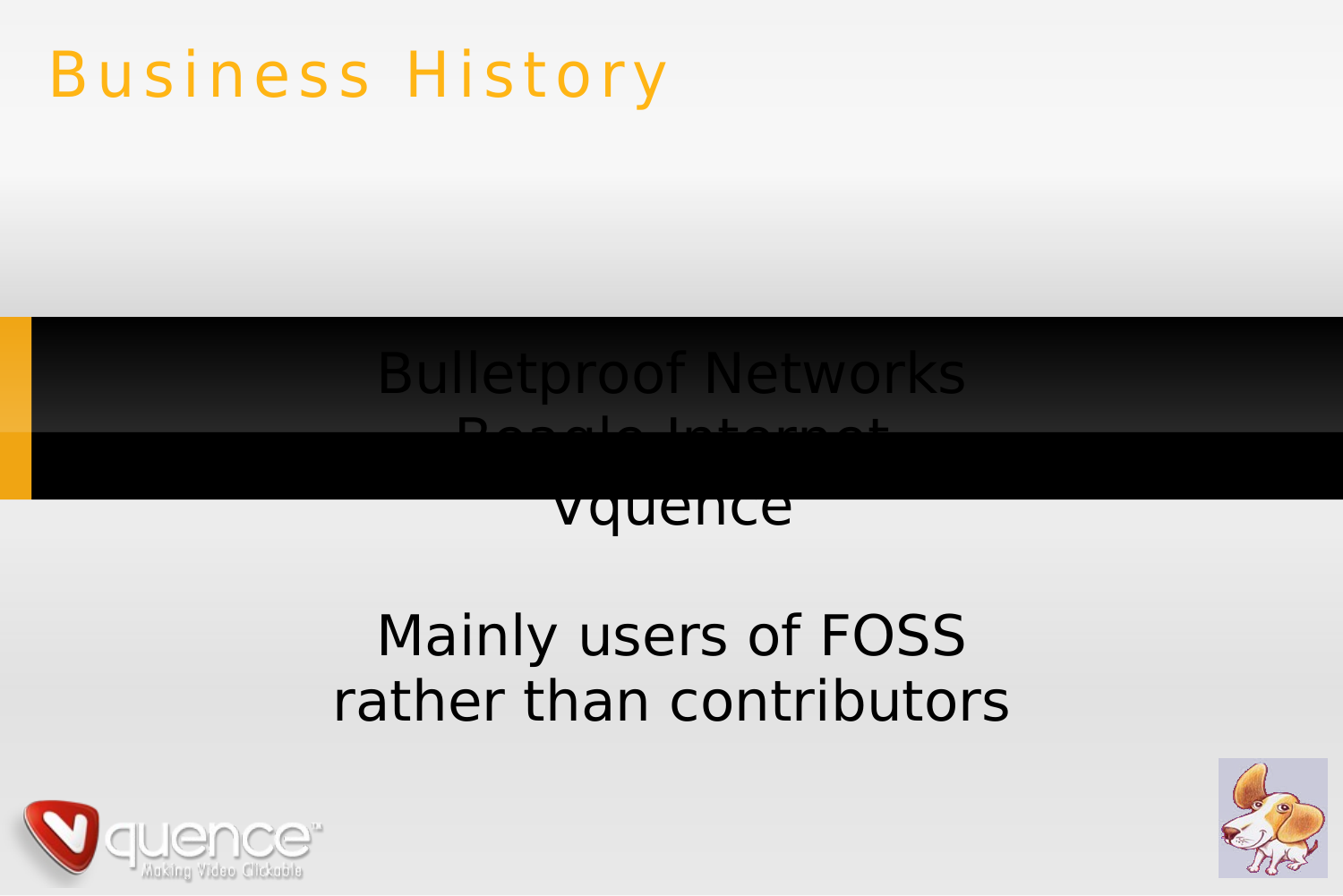# Community History

- Recently Returned
- Active about 5 years ago
- Busy starting businesses
- linux.conf.au 2007
- Was leaving worth it?
- No, but more on this later



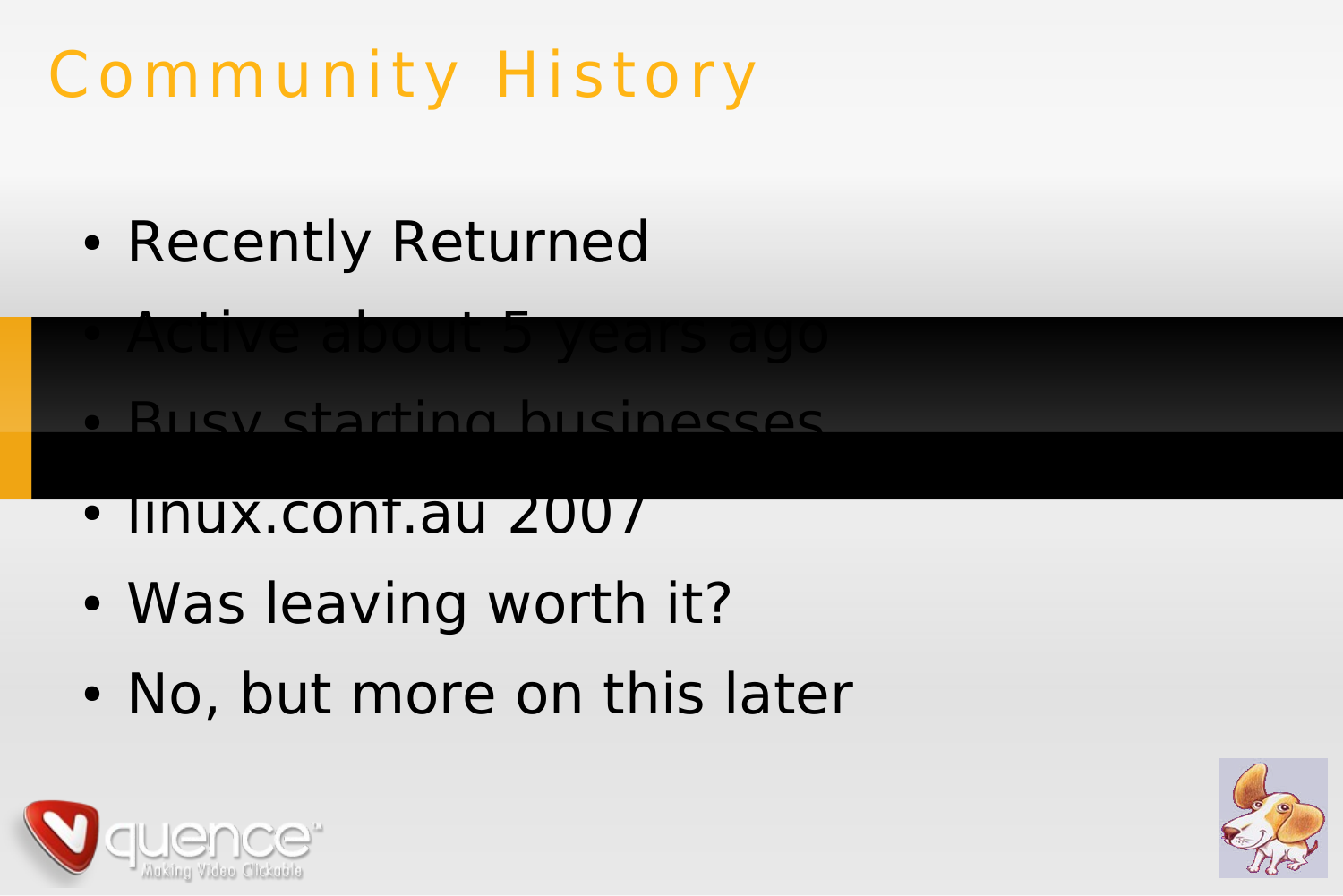## Free Software

• Beagle initial capital \$4,500

# ● Proprietary software is expensive

● No licence experts needed

- Windows licenses
- Backup licenses
- They all add up



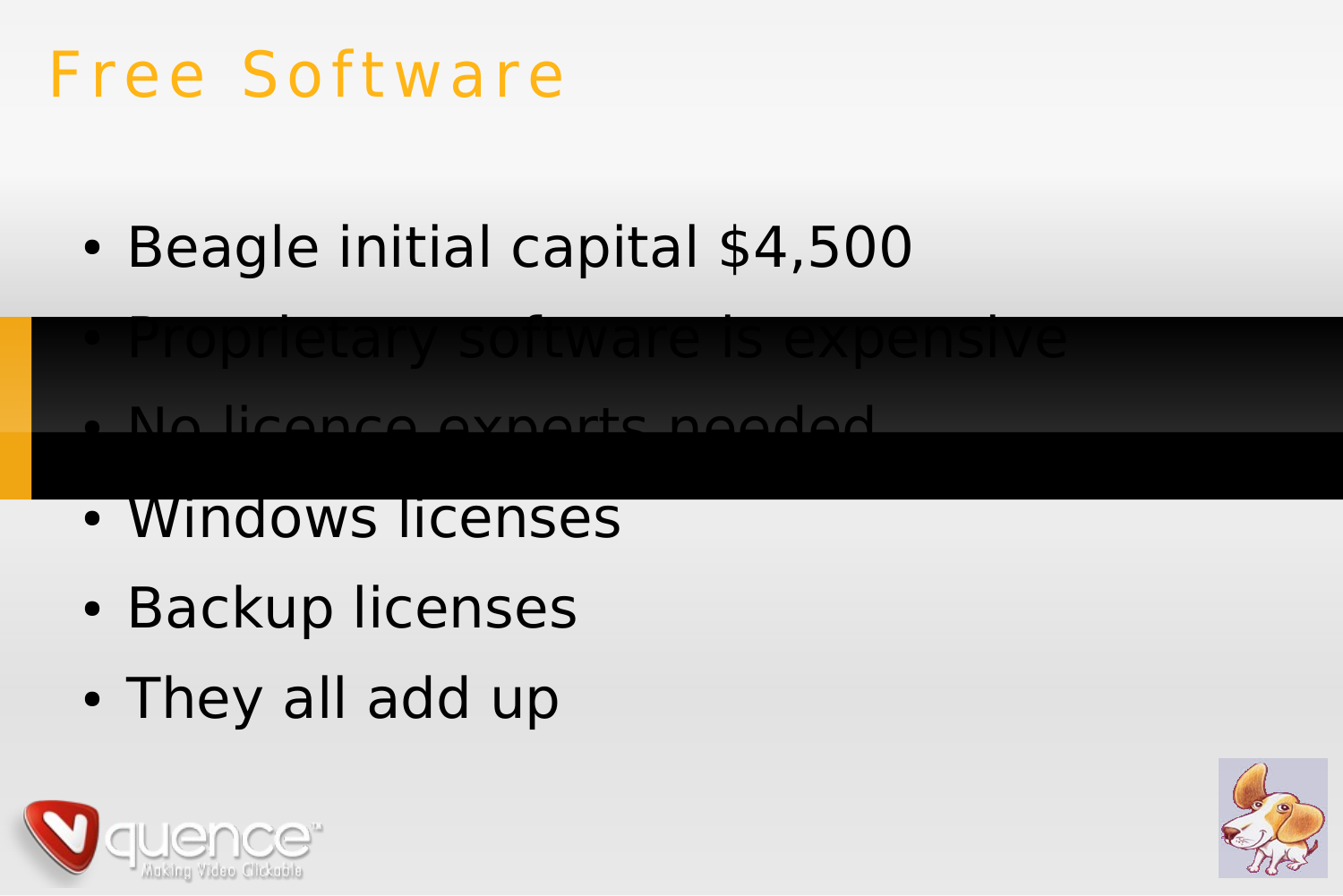## Marginalisation

• Software companies don't care about SMEs

## • Your bugs and feature requests mean

## • You are marginalised



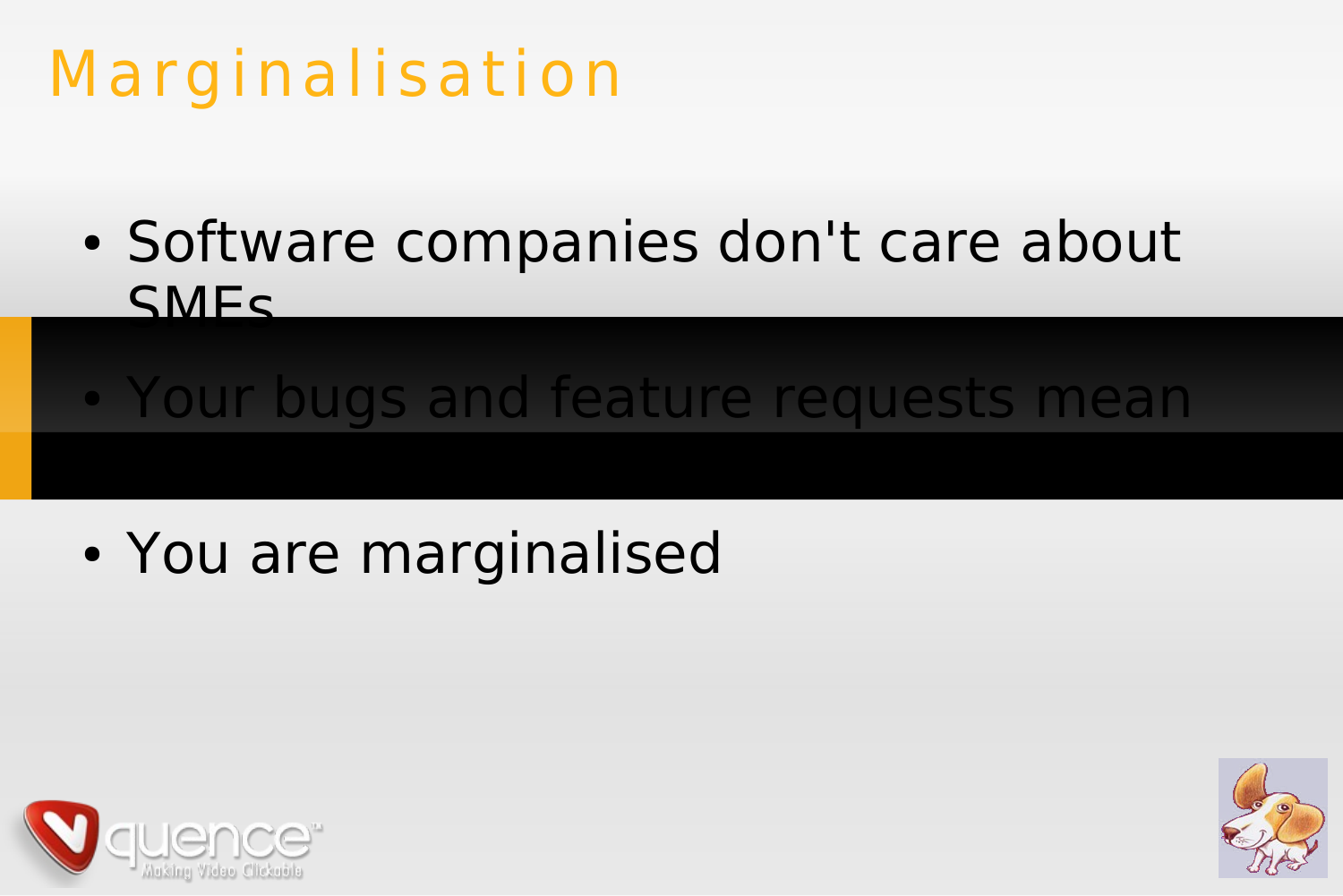## Utilise the community

• The community cares

#### ● Values your bug reports • What if they don't



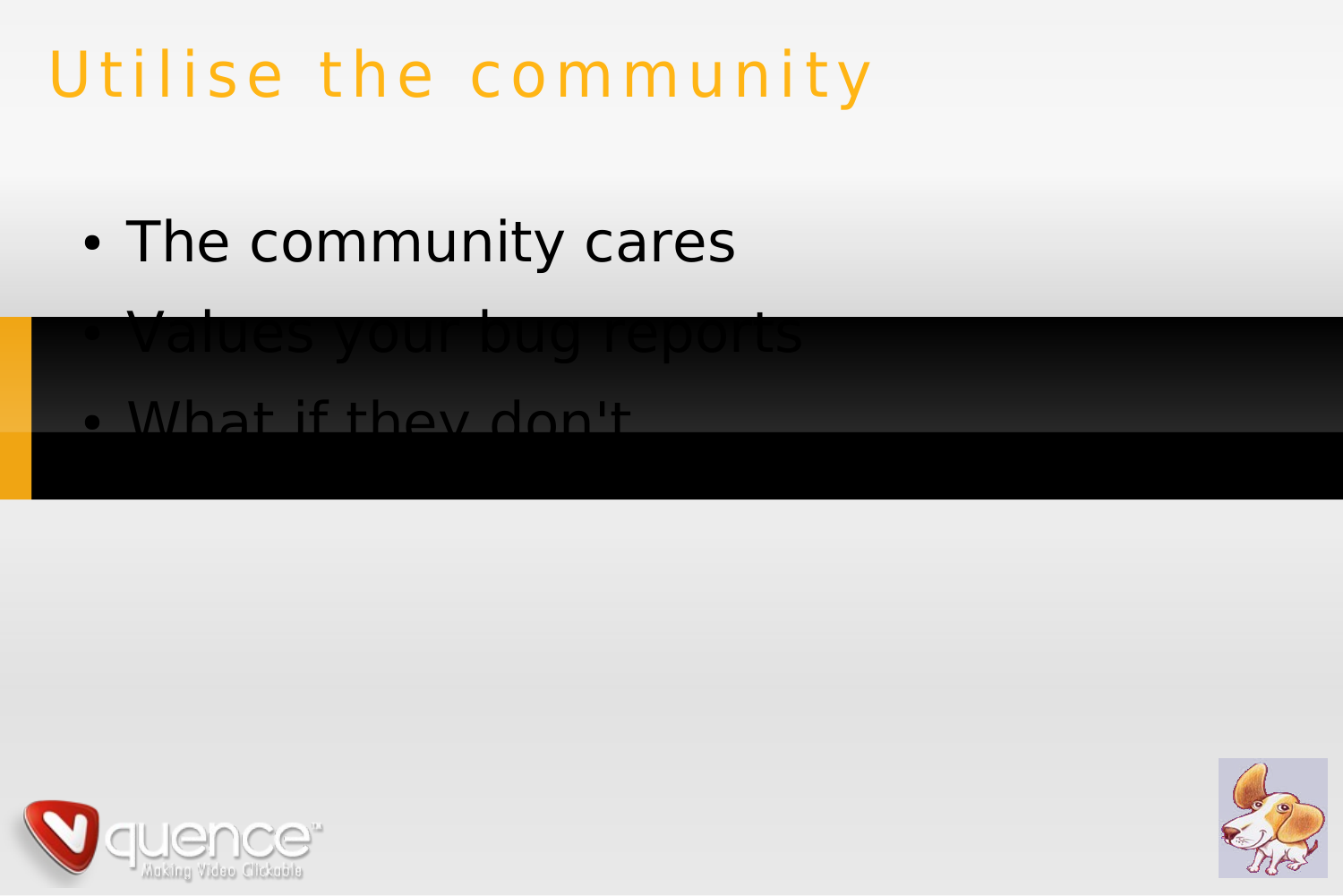## Open Source

• Fix it yourself



- I urn around problems in hours instead of possibly never
- Leverage the community...



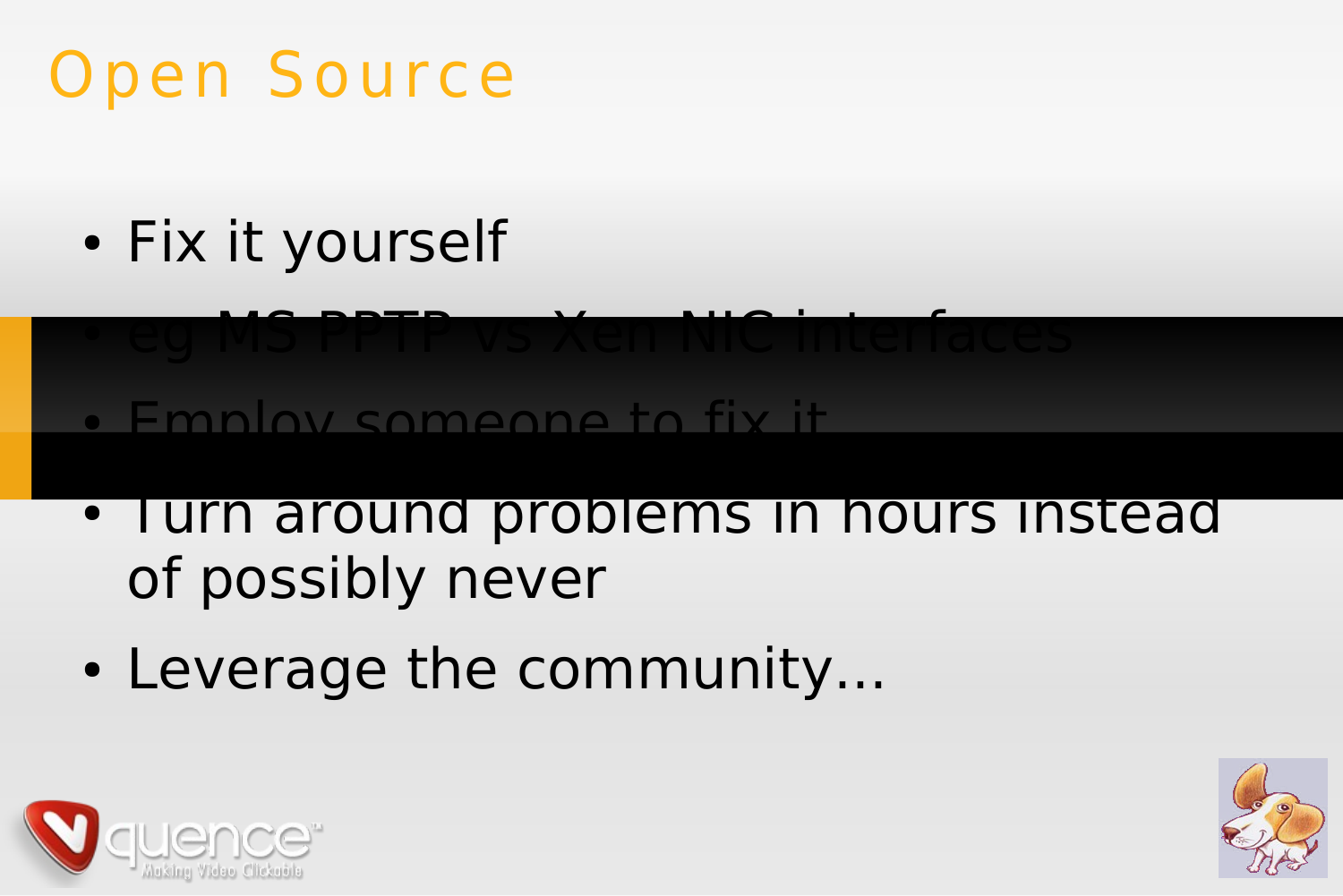## Freedom of Choice

• Refocus Software expenditure



- Buy features and functionality for yourself and the community
- Free marketing



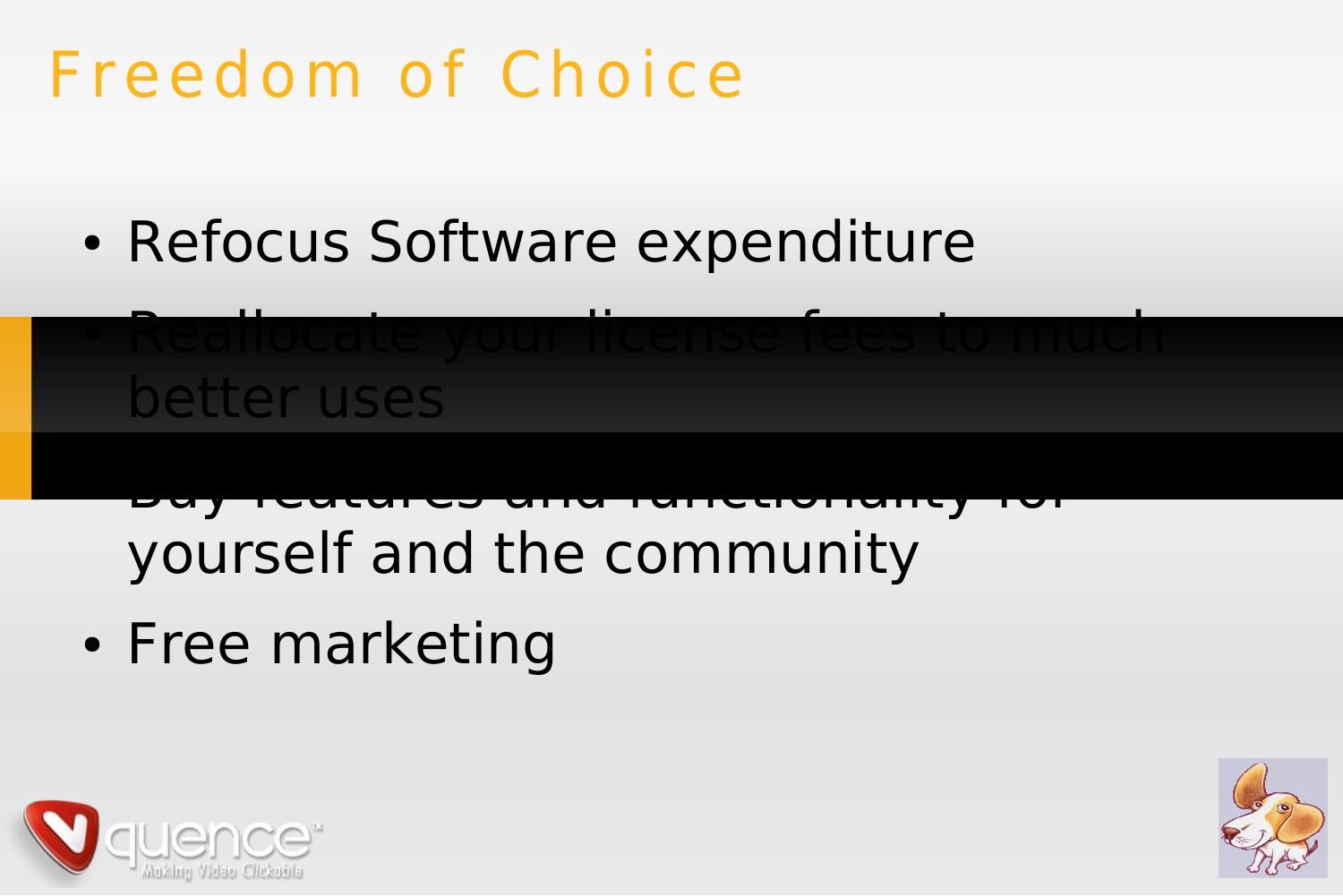## Participate

- Give something back
	- Submit patches

File bugs

– Share documentation

– Write new features

- Blog about solutions and problems
- The Big SysAdmin Myth (we don't really know anything we just use Google)



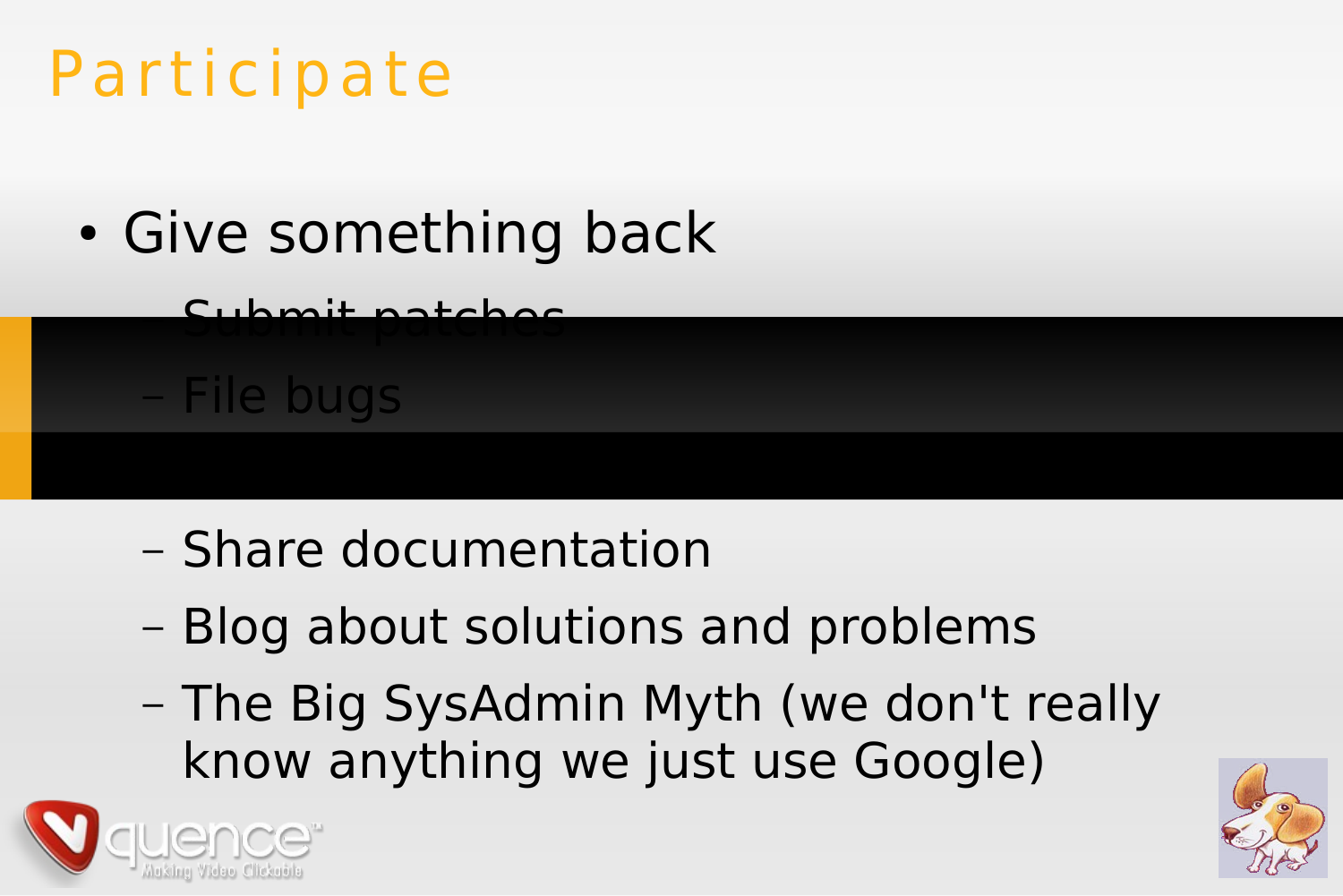## Participate

- Participations is key
- Read the Blogs • Turn up to the meetings
	- Support your local LUG



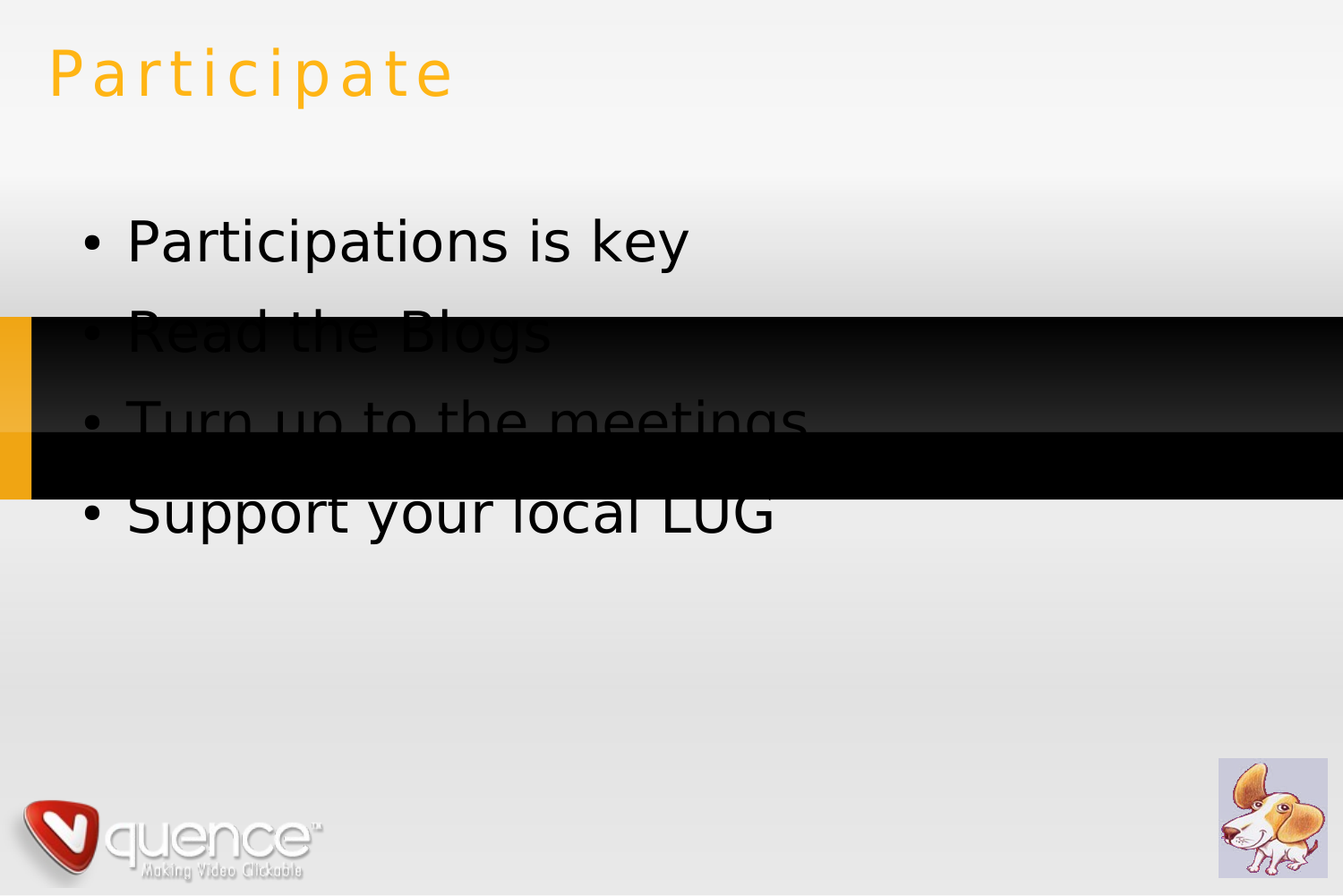## Why Participate

• Smart people want to work for smart companies

#### • The community is there to help

- I regularly called by people seeking advice within my expertise
- Networking two way street